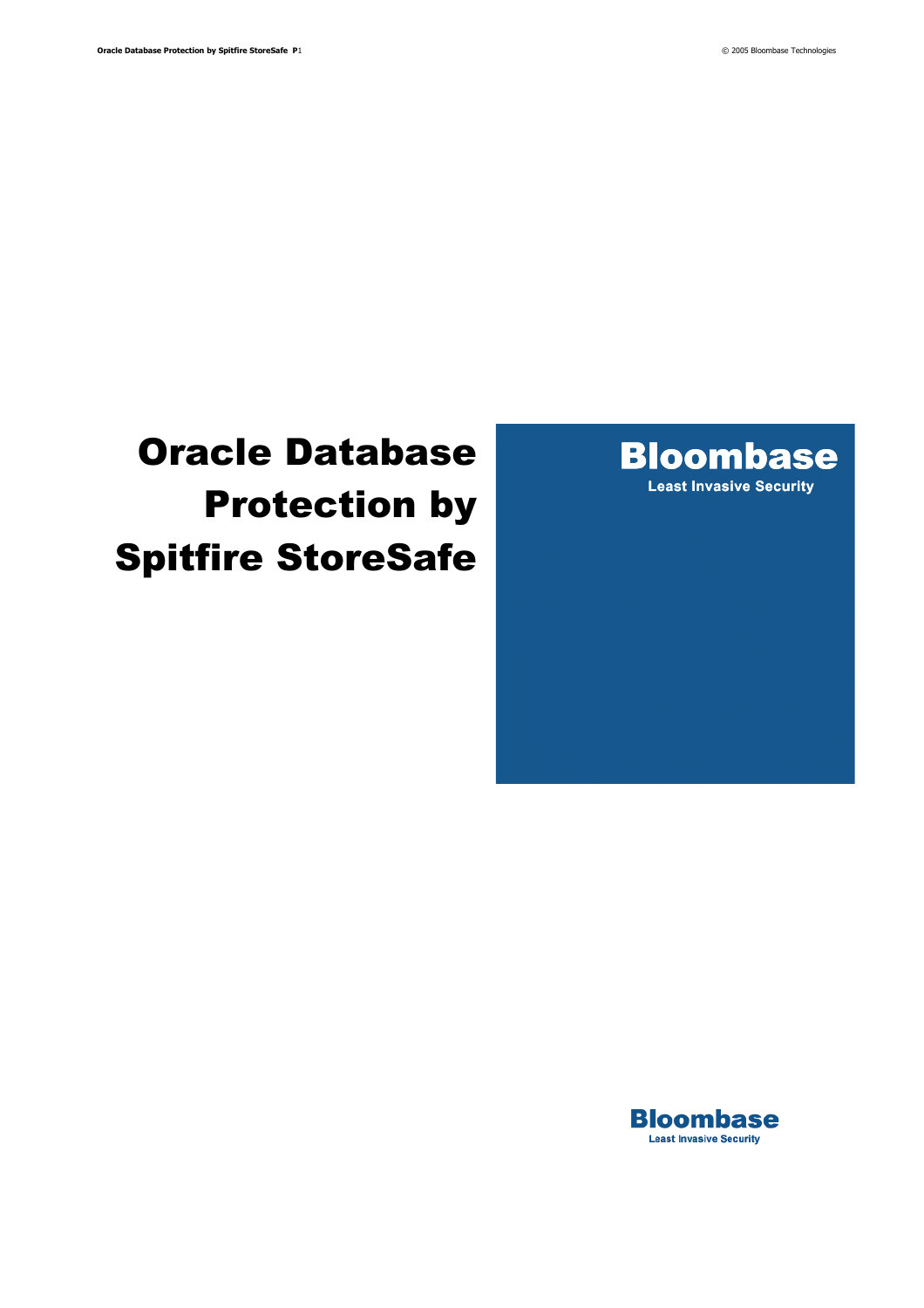Information in this document, including URL and other Internet Web site references, is subject to change without notice. Unless otherwise noted, the example companies, organizations, products, people and events depicted herein are fictitious and no association with any real company, organization, product, person or event is intended or should be inferred. Complying with all applicable copyright laws is the responsibility of the user. Without limiting the rights under copyright, no part of this document may be reproduced,<br>stored in or introduced into a retrieval sy without the express written permission of Bloombase Technologies.

Bloombase Technologies may have patents, patent applications, trademarks, copyrights, or other intellectual property rights covering subject matter in this document. Except as<br>expressly provided in any written license agre copyrights, or other intellectual property.

This document is the property of Bloombase Technologies. No exploitation or transfer of any information contained herein is permitted in the absence of an agreement with<br>Bloombase Technologies, and neither the document nor

© 2005 Bloombase Technologies

Bloombase, Bloombase Technologies, Spitfire, StoreSafe are either registered trademarks or trademarks of Bloombase Technologies in the United States and/or other countries.

The names of actual companies and products mentioned herein may be the trademarks of their respective owners.

Document No.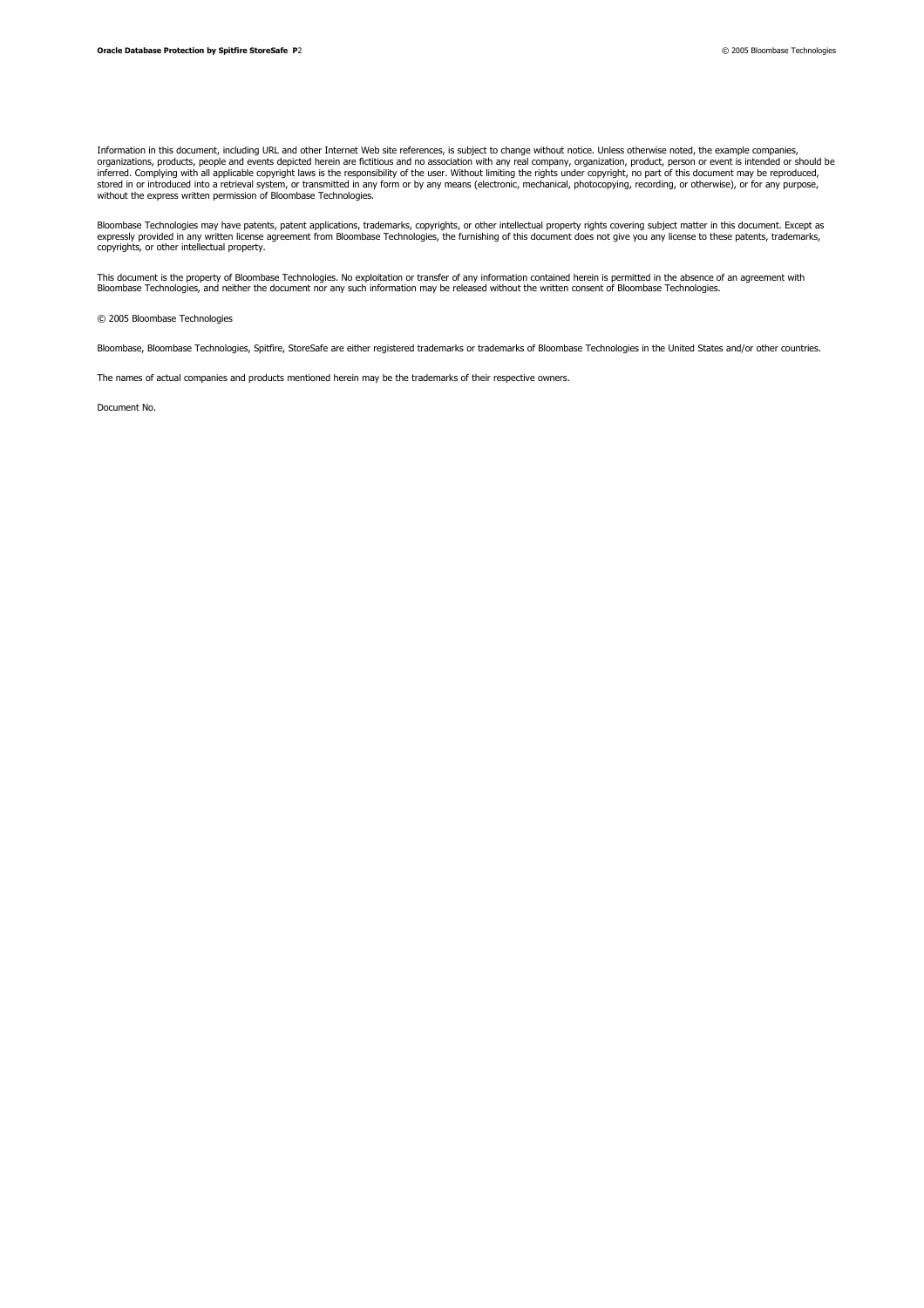## <span id="page-2-0"></span>**Contents**

| Contents                                             |    |
|------------------------------------------------------|----|
| <b>Introduction</b>                                  |    |
| <b>Database and Real-time Replication Protection</b> |    |
|                                                      |    |
|                                                      |    |
|                                                      |    |
|                                                      |    |
|                                                      |    |
| <b>Benefits</b>                                      | 10 |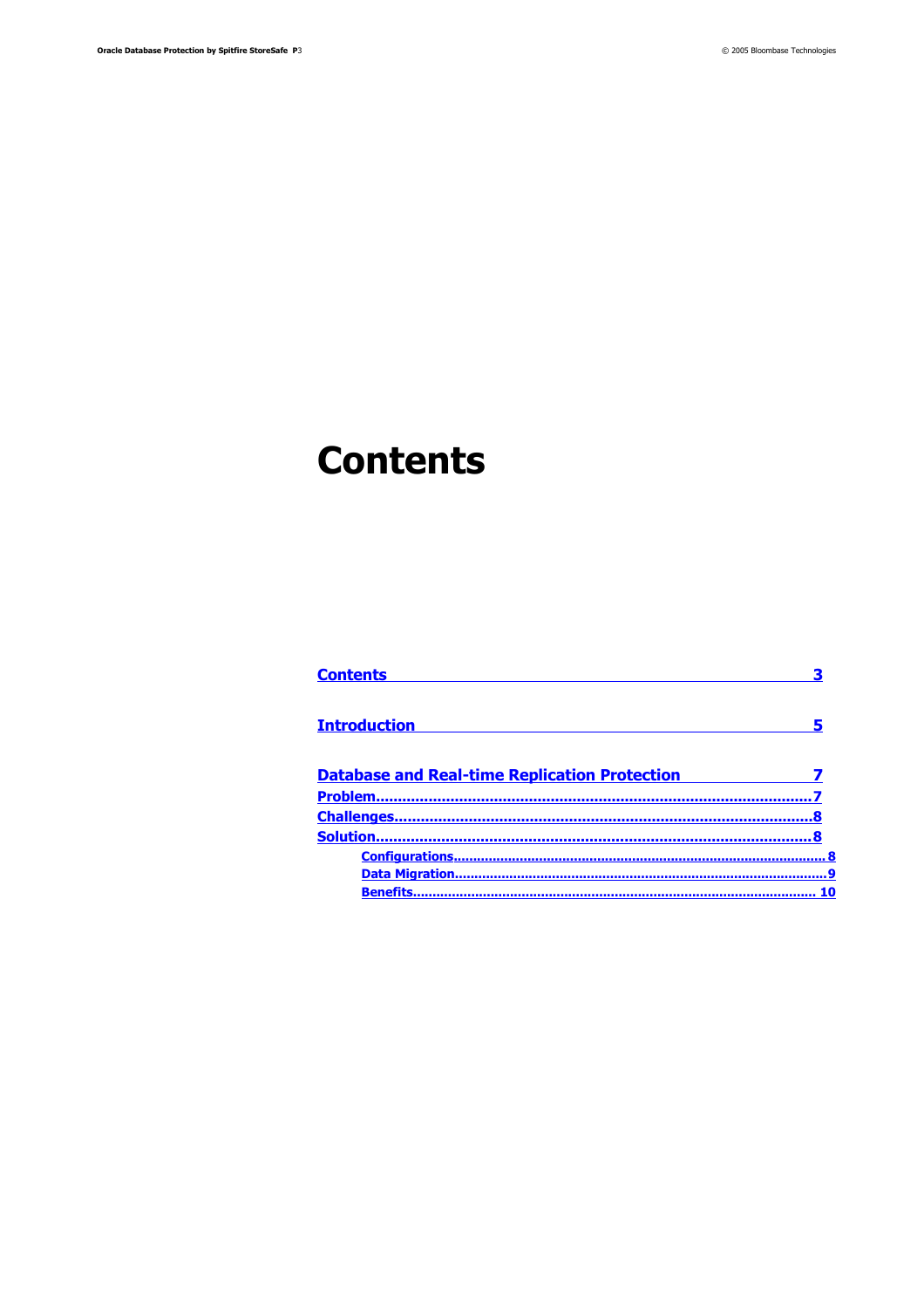## <span id="page-3-0"></span>**Introduction**

Digital assets including financial reports, legal documents, private human resources information, confidential contracts and sensitive user data are invaluable properties of a corporation. A business cannot risk losing these information, both confidentiality and non-repudiation. Nevertheless, the Internet has becoming more pervasive, security attacks have grown. News and reports have revealed millions of dollars of loss in various enterprises and organizations due to security breaches.

Data protection at the persistence layer used to be an uncommon subject in information technology industry. Persistence data, in the old days, are assumed safely kept and stored in highly secure data centers with effective physical access control and close surveillance. However, trends in the industry in backup, archive and high availability with an aim to safeguard data from the worst attack and be responsive to rescues, keeping the enterprise core system running non-stop, have opened up chances confidential data get disclosed and tampered by unauthorized parties.

Numerous security compliance and standards including Sarbanes Oxley, Gramm-Leach-Bliley Act and Personal Data Privacy Ordinance have raised enterprises' awareness of securing their core business and customer data. However, persistence data protection is technically a difficult subject. One has to prepare for additional system complexity, loss of performance, at the same time, maintaining the same level of stability and scalability, and most important of all, be highly secure, hacker-proof rather than exposing more security loopholes.

Core business data of an enterprise constitutes a major segment of assets that a corporation possesses. Customer data, marketing strategies, intellectual properties in form of source codes and business logic, sales history and prediction figures, and other decision support numerical analysis as result of data-mining may often bury forward looking intelligence that in some sense have very high future value when put into good use.

A number of factors put persistence data at risk

- Office automation
- Company insider
- Information lifecycle management (ILM) and backup/restore (BURA)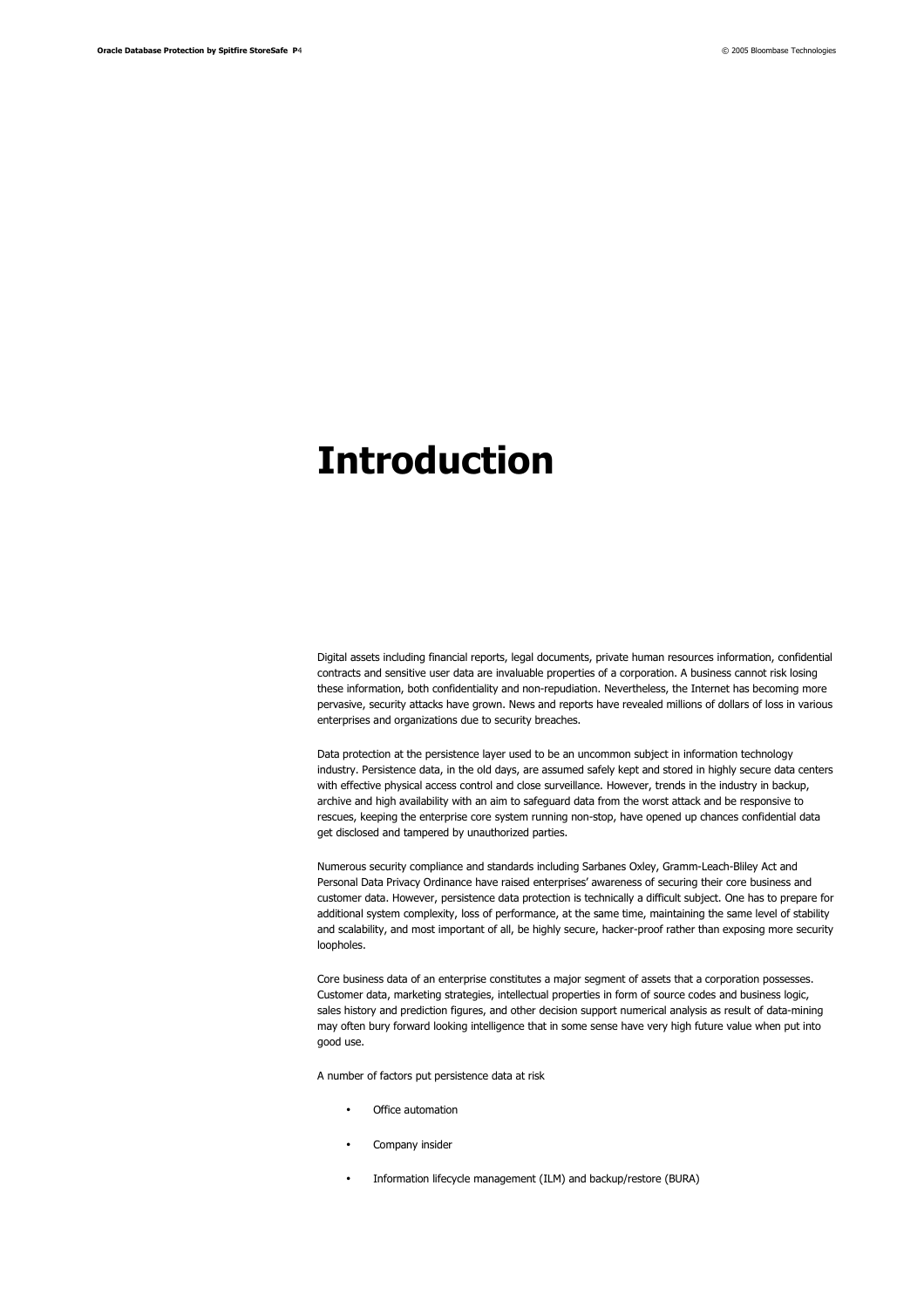- Disaster recovery (DR) and high availability (HA)
- Growth of storage data
- Storage consolidation
- Inter-corporate application integration
- Storage device
- System backdoors
- Viruses, worms and spyware
- Remote accessibility
- Hardware disposal handling
- Outsourcing
- Effective perimeter protection

This paper studies how Spitfire StoreSafe enterprise storage security server helps to fill in the missing puzzle of enterprise data threats and serves as a cookbook for a number of typical applications in today's enterprise computing environment.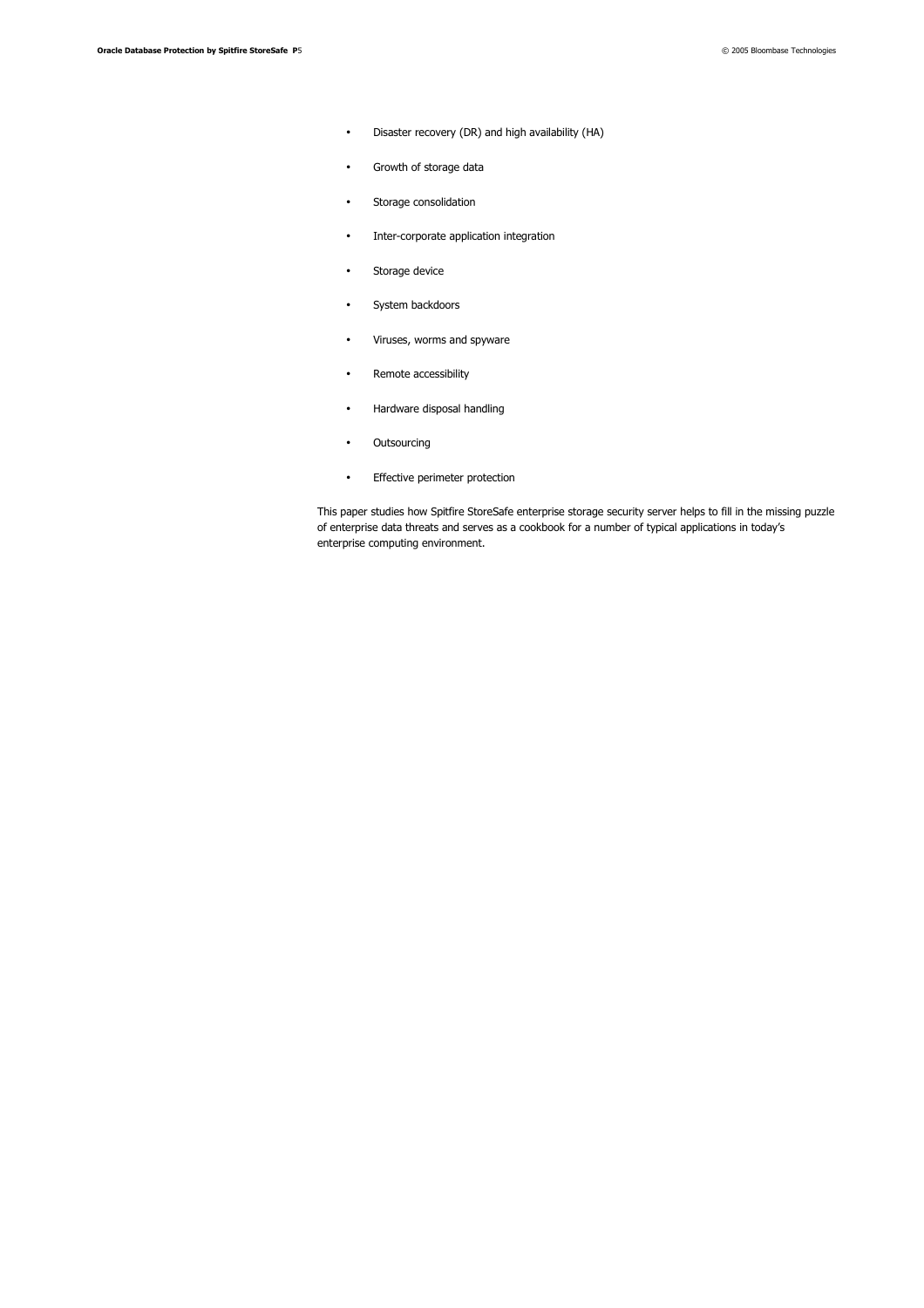# <span id="page-5-1"></span>**Database and Real-time Replication Protection**

### <span id="page-5-0"></span>**Problem**

A government security bureau processes large volume of trade declarations which needs to be secured as they are persisted into Oracle databases. As their system has been on production for years, it is required that data security has to be introduced without requiring application changes. Again, the system cannot tolerate throughput degradation by more than 30%.

Apart from the production system, they have another backup system which receives delta changes of the master database timely. At any one time the production system goes down, this resilience system will be switched over as the master system and resumes service.

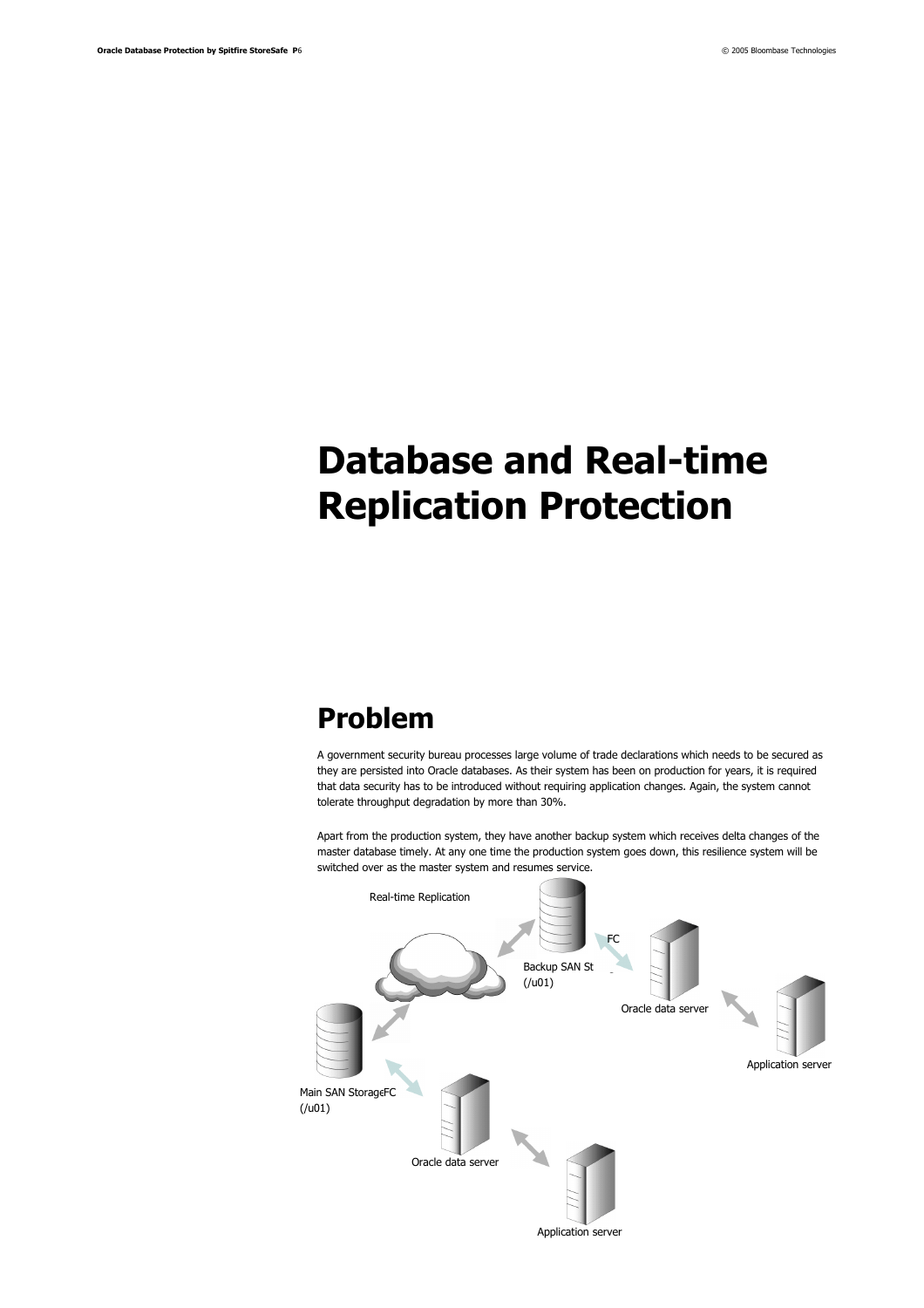Their system runs on a high-end enterprise class Sun Microsystems Sun Fire E6900 which is highly scalable and supports virtual containers. Their storage sub-system is a SAN from Sun Microsystems OEM'ed by Hitachi Data Systems.

They also mandate encryption keys to be safe-guarded at least at FIPS-140-1 level 2.

### <span id="page-6-2"></span>**Challenges**

Securing Oracle data files is not an easy task as data files are dynamic, they keep updated at all times which means static way of data encryption offered by encryption utilities are not going to fit the bill.

Sensitive data committed to Oracle data files will also be written to database redo logs, archive logs and flash recovery logs. Thus, to secure the system as a whole, all data files, redo, archive and flash recovery logs have to be encrypted.

The Oracle data server runs on a high end system with a very capable SAN storage sub-system, introducing encryption (AES 256-bit as suggested for government use) to the storage path at the same time achieving throughput degradation no more than 30%. It requires a highly multi-threaded, adaptive and scalable encryption solution which can hardly be entertained by ordinary encryption products.

It has to support both the active and standby systems, and guarantees smooth switch-over in worst case scenario.

### <span id="page-6-1"></span>**Solution**

To cope with the demanding speed and throughput, Spitfire StoreSafe is installed on the same physical Oracle data server rather than on separate dedicated server. The Oracle data server is scaled up by adding more processors and memory modules to provide enough processing power for both Oracle data server and Spitfire StoreSafe to run without being hunger for system resources.



#### <span id="page-6-0"></span>**Configurations**

Shutdown Oracle data server.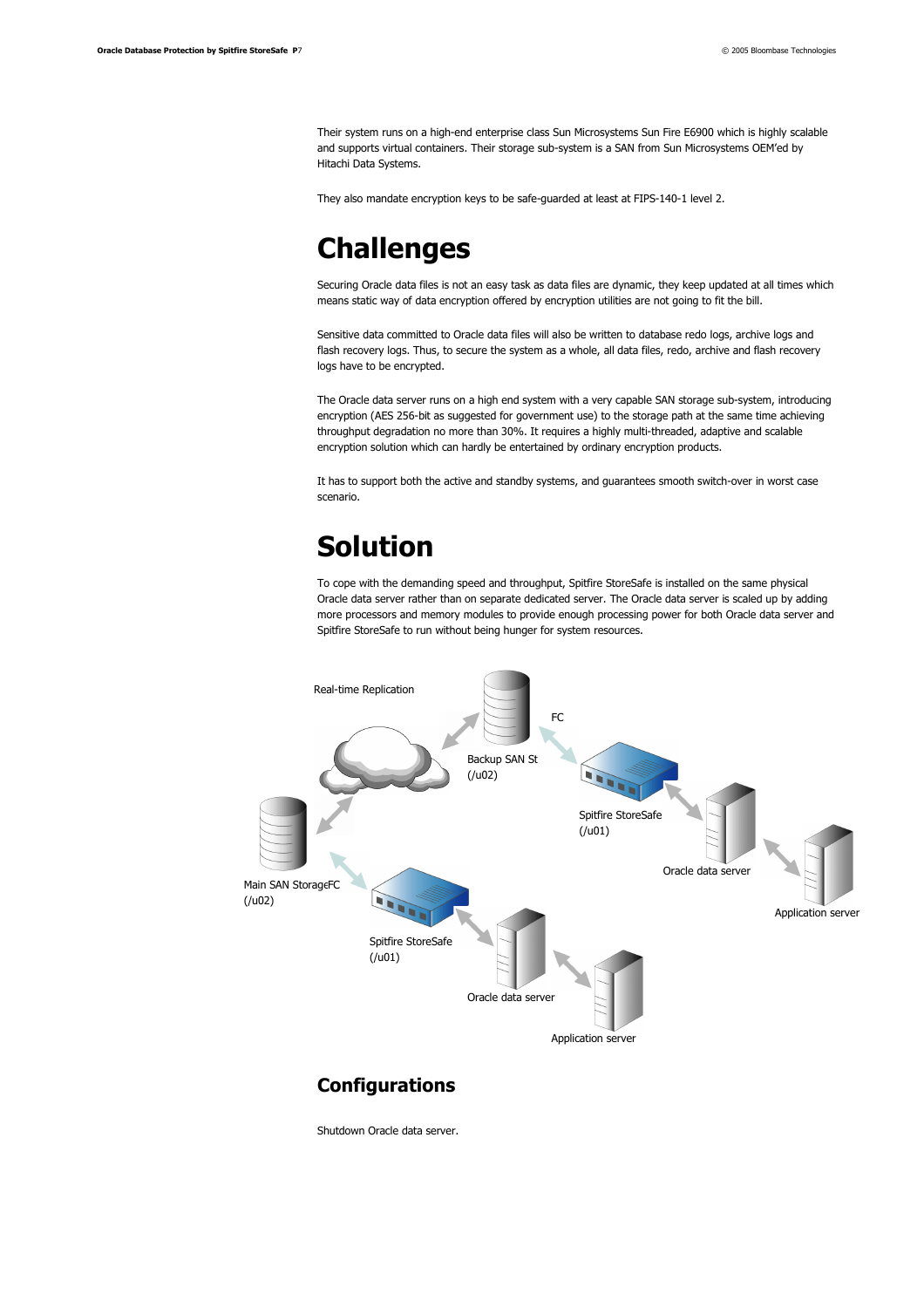Assuming Oracle data, redo, archive and flash recovery log files are all located at mount point /u01 of the data server to which the SAN fabric is attached. Backup all files under /u01 follow by clearing all contents. The mount point is detached and remounted as /u02.

Install Spitfire StoreSafe on Solaris platform, and point web browser to [https://localhost](https://localhost/) at data server's GUI console.

Create new virtual storage as follows

| <b>Field</b>                  | Value                     |  |
|-------------------------------|---------------------------|--|
| Virtual storage name          | / <sub>u01</sub>          |  |
| Physical storage              | /402                      |  |
| <b>Modify Virtual Storage</b> |                           |  |
|                               |                           |  |
| <b>Virtual Storage</b>        | Virtual Storage Handler   |  |
| <b>Modify Virtual Storage</b> |                           |  |
| Name                          | /u01                      |  |
|                               |                           |  |
| Description                   |                           |  |
|                               |                           |  |
| Active                        | $\overline{\mathbf{v}}$   |  |
| <b>Physical Storage</b>       |                           |  |
| Name                          | /u02                      |  |
|                               |                           |  |
| Description                   |                           |  |
|                               |                           |  |
| Last Update Datetime          | 2006-01-06 18:17          |  |
|                               |                           |  |
|                               | Submit<br>Delete<br>Close |  |
|                               |                           |  |
|                               |                           |  |

Turn to Virtual Storage Handler tab, choose Key as 'Demo Card 1' and Encryption algorithm as AES 256-bit

| Field                       | Value       |
|-----------------------------|-------------|
| Key                         | Demo Card 1 |
| <b>Encryption Algorithm</b> | AES 256-bit |

| Virtual Storage Handler<br>Virtual Storage<br><b>Modify Virtual Storage Handler</b><br>Demo Card 1<br>Key<br>Key Type<br><b>HSM</b><br>AES 256-bit<br>Handler O I D |  |
|---------------------------------------------------------------------------------------------------------------------------------------------------------------------|--|
|                                                                                                                                                                     |  |
|                                                                                                                                                                     |  |
|                                                                                                                                                                     |  |
|                                                                                                                                                                     |  |
|                                                                                                                                                                     |  |

Commit and save this new virtual storage configuration. The configurations are backup and restored at the backup site.

#### <span id="page-7-0"></span>**Data Migration**

Restore backup archive to /u01 at data server. Plain data and log files will get encrypted automatically onthe-fly by Spitfire StoreSafe before they are written to the actual SAN storage at /u02.